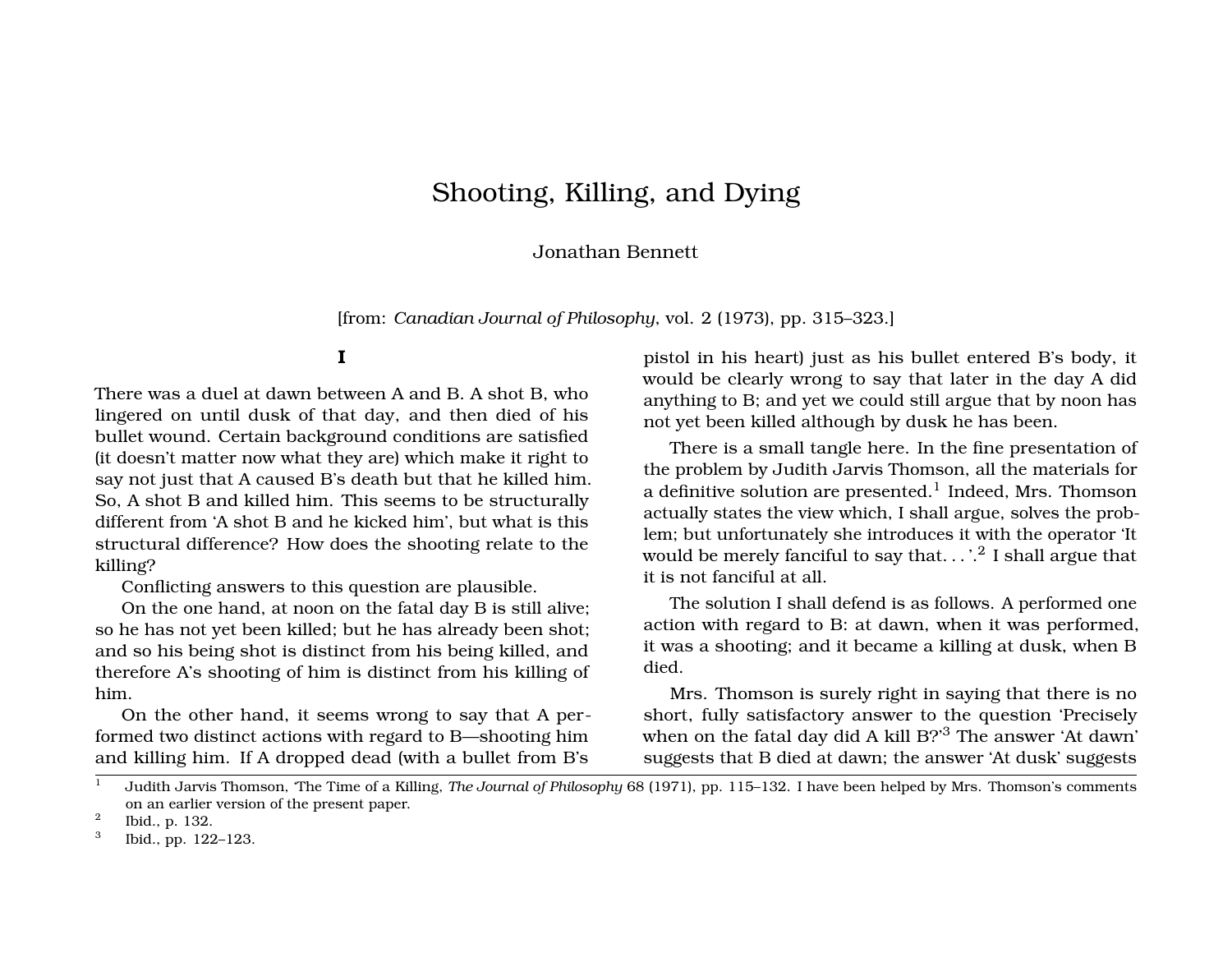that at A did something at dusk; and no other short answer is even a starter. But that does not imply that our notion of the time of a killing is rendered loose or hazy by the time-lag between the initial action and the resulting death. Nor do I infer—as Mrs. Thomson seems to—that in answering the above question we must present the facts in terms of movements and causes, not using 'kill' or any of its cognates. We may answer in that way, but we do not have to, for we can instead say: 'A performed at dawn an action which at dusk became the killing of B.'

Of the proffered shorts answers to the question 'When on the fatal day did the killing occur?', the answer 'At dawn' might be less misleading and could be absolutely correct. It may be that the questioner knows that there was an action which has come, by the time of his asking the question, to qualify as a killing of B; he has the action in his ontology under that description; and he is asking when that action occurred. In that case, the right answer is 'At dawn'. Of course, if one thinks that the questioner may not know that B took hours to die, and one wishes to guard him against error about this, further explanation may be needed. I don't contend that the answer 'At dawn' could not mislead; only that it might not mislead and would sometimes be correct.

What was the situation at noon? Well, B was alive, and so he had not been killed. But it does not follow that the killing of B had not yet occurred. In fact the action in question —the one we refer to as 'the killing of B'—had occurred, but was not yet a killing. This mops up both difficulties: on the one hand, at noon B was still alive; on the other, at noon nothing remained to be done.

# **II**

On this theory, the action acquires a new characteristic long after it has been completed. I distinguish (a) an action's

*immediate* characteristics, which it has at the time when it occurs, from (b) its *delayed* characteristics, which it acquires at some later time.

One might wonder how an action or event could have delayed characteristics. Once it has occurred or been performed, it is all over and done with; it no longer exists, is no longer part of the world's furniture; and so—one might think—it is too late now for there to be any change in its characteristics. But that argument would be clearly wrong, as can be seen by noticing how objects can acquire characteristics after they have ceased to exist—as when a man becomes notorious after his death. This is possible because notoriety is a relational characteristic, which an object can acquire purely through alterations in other things (people). Similarly, to call an action a 'killing of B' is to say, in part, that it causes B's dying; this is a relational property of it, which it may acquire long after the action has been performed and in that sense after it has ceased to exist.

Furthermore, there are some uncontroversial examples of events' having delayed characteristics. The composer of *Parsifal* was born in 1813; so in 1813 someone gave birth to the composer of *Parsifal*; but that act of giving-birth did not merit that description until about 1880 when *Parsifal* was composed. We know about the event, and know that it did eventually qualify as the birth of the composer of *Parsifal*, and so we can properly refer to it through that description. But it didn't merit that description when it occurred; and this could be made explicit if the need arose.

## **III**

Sometimes we have a description D of a particular event E, attributing to E certain characteristics of which some were immediate and some delayed. (Any characteristic's status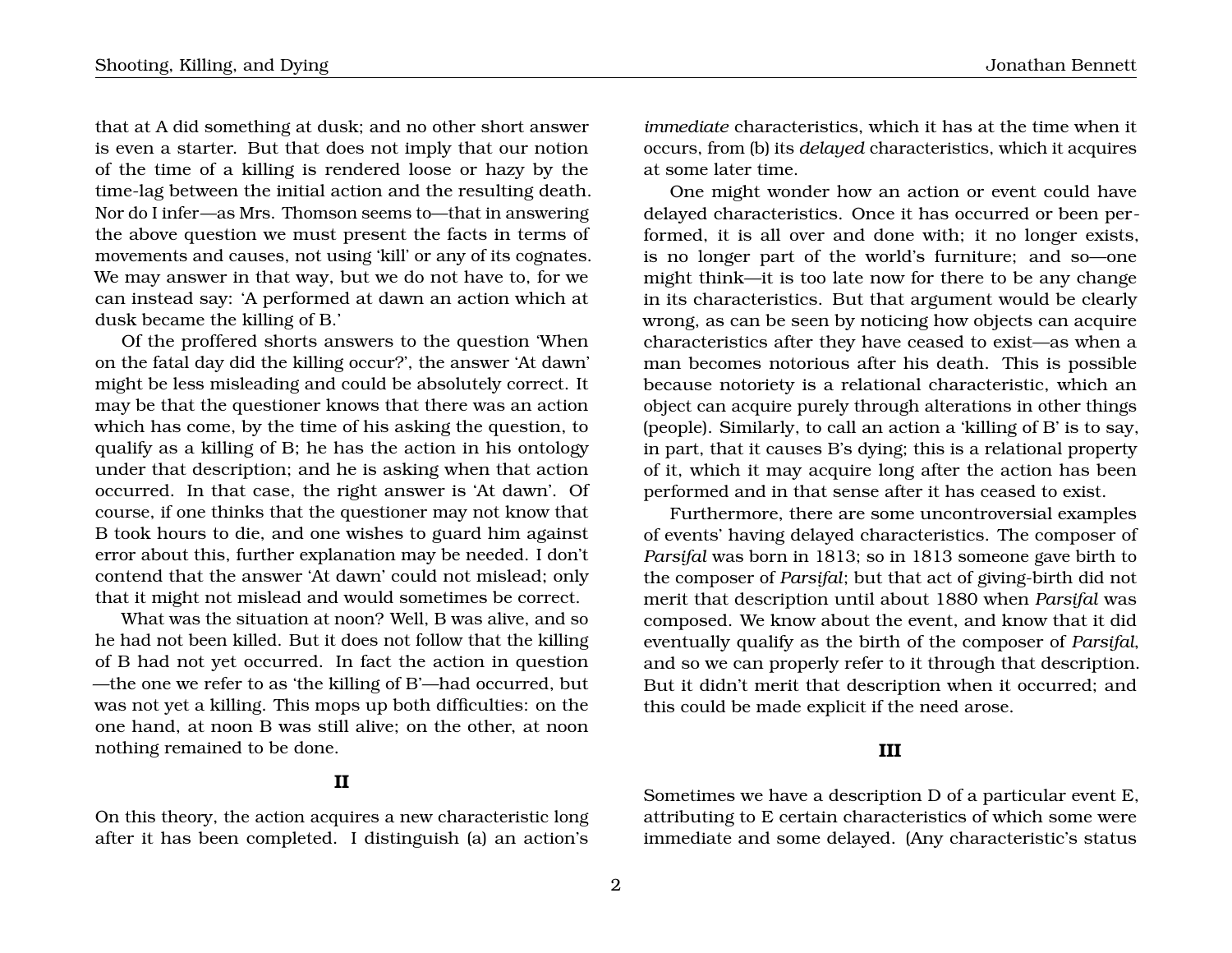as 'delayed' may result from D's meaning, or be a matter of fact about E, or be borderline between those two. It doesn't matter.) If D does not explicitly separate the immediate from the delayed amongst the characteristics it attributes to E, we can replace it by a description  $D'$  which does explicitly make this separation. In doing this, I shall say, we *split* the description D.

So  $D'$  must attribute to E exactly the characteristics attributed to it by D. If the two descriptions differ in logical force, it is because  $D'$  implies of some attribute of  $E$  that it was delayed, while D merely implies that E did have that attribute at some time. And the two may have exactly the same logical force, differing only in that D *implies* whereas D' *explicitly states* that a certain characteristic of E was delayed one.

There is sometimes a certain indeterminacy in the notion of 'the time when the event occurred'; and even when something clearly is a delayed characteristic of an event, the delay may be so brief as not to merit attention in any normal context. But I am merely explaining how to perform a split in cases where there are delayed characteristics and one does want to say explicitly what they are.

# **IV**

Here is a simple example. At a certain time, Smith was (D) submitting the winning entry

in a poetry competition. If the competition was not corrupt, we can split this by saying that Smith was  $(D')$ 

submitting the entry which later became winning; and this can be modified to yield the more idiomatic '. . . which later became the winning one' or '. . . which later won the competition'. In this example the split goes especially smoothly, because D has the form 'Verbing the Adjective

Noun', with the adjective expressing all and only the delayed characteristics; so that the split can be performed simply by substituting (D') 'Verbing the Noun which later became Adjective', and then rewording slightly to keep it colloquial.

Splits can be more complicated than that. For example, (D) giving birth to the composer of *Parsifal*' splits into (D') 'giving birth to the child who later became the composer of *Parsifal*'. Here, D does not contain an adjective expressing all and only the delayed characteristics of the event. Still, things are not too bad; for there is a noun phrase which expresses the delayed characteristics and no others, so we can split (D) 'Verbing the Noun-phrase' into (D') 'Verbing the Noun-phrase' which later became Noun-phrase', leaving the verb untouched. We shall come to still trickier cases in a moment.

In both those examples, an event acquires a characteristic because it involves an enduring object (a poem, a person) which acquires a characteristic. This is not the only way it can happen, however. For example, (D) *uttering a famous* insult will ordinarily be (D') uttering an insult which later *becomes famous*. In such a case, what becomes famous is not an object (the sentence) but rather an action (the insulting, the uttering of the sentence in certain circumstances). Incidentally, I see no significance, for present purposes, in the fact that that example involves an indefinite rather than the definite article.

#### **V**

I am now placed to slide quickly from my examples back. to my main topic. A *famous insult* is relevantly like a *fatal shooting* which in turn is relevantly like a *killing*. Just as an insult becomes famous through becoming widely known and talked about, so a shooting can become fatal through a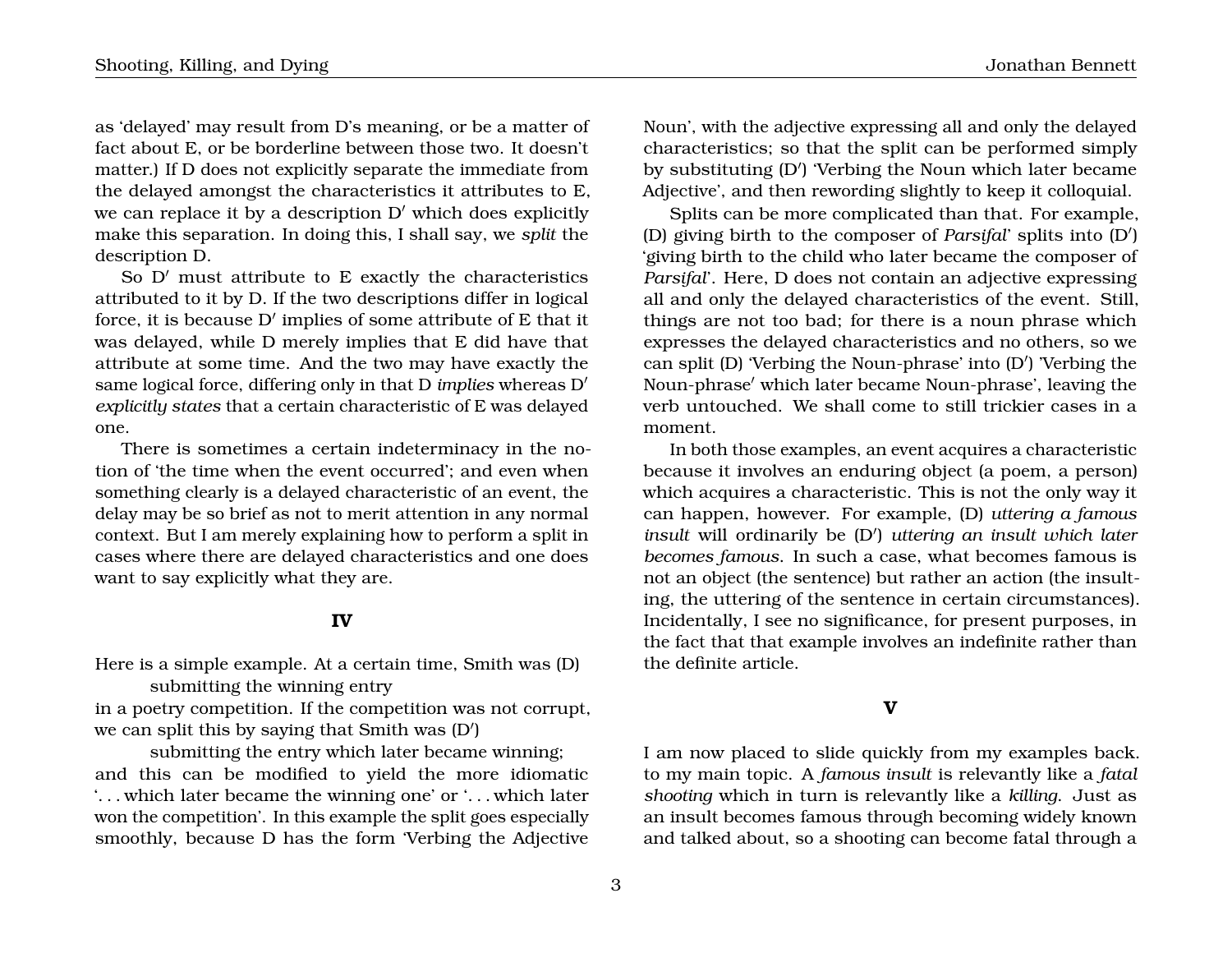death's arising from it; and so someone's performing (D) a fatal shooting can be his performing (D') a shooting which later became fatal. This may sound slightly odd or strained; but I contend that there is no error in it, and that it shows how the occurrence at dawn of a fatal shooting can involve the world at dusk as well as at dawn.

Now consider the description 'a killing', as applied to the case described at the start of this paper. Here the split is even less mechanical and straightforward, because the elements we want to separate—the immediate part pertaining to dawn and the delayed part which became true of the action only at dusk—are embedded in the single word 'kill'. But here again the split can be made accurately and helpfully, even if with some violence to colloquial naturalness.

It won't do to replace (D) a *killing* by (D') a *killing of someone who later died*. That, among other defects, does not give a clean split—it masks the fact that 'kill' itself pertains to dusk as well as to dawn. We could replace D by (D') a shooting of someone who later died. That splits cleanly and in the right place, and it fits the facts of the case as presented. But it does so by eliminating 'kill' and its cognates entirely, whereas we want t make the split while keeping 'kill' at work. Also, although in our example A did kill B by shooting him, we are trying to devise a split of (D) a *killing*, not of the more specific a *killing by shooting*. It must be remembered that D' is to attribute to the event only characteristics which D attributes to it, differing at most in what it implies about *when* certain characteristics came to apply to the event. So we cannot allow a  $D'$  which implies that B was shot, when  $D$ does not imply this.

The right way to split (D) a *killing*, as applied to our original case, is to replace it by (D') an *action which later became a killing*.

This is not fanciful. It is perhaps a little strained; but I have tried to show that this is a kind of strain which is present in lesser degree in other, less controversial cases of splitting. The aim of the examples is to create a presumption that the unnaturalness of 'an action which later became a killing' results from superficial and accidental features of our language, and that it is not evidence that that splitting of 'a killing' is incorrect. We might well have had, instead of the substantive 'killing', only the noun-phrase 'killing action', this being grammatically like 'fatal shooting'. Then we could, with no strain or unnaturalness, split (D) 'a killing action' into (D') 'an action which later became killing'.

Davidson has argued persuasively that statements about actions and events have an underlying form expressible in quantifications over events.<sup>1</sup> For example, 'Brutus stabbed Caesar with a knife' is argued to have the form ' $\exists x$ )(x was a stabbing & x was by Brutus & x was of Caesar & x was with a knife)'. If this view is correct, as I suspect it is, then splitting becomes boringly simple in all cases. For example,  $\exists x | (x)$ was by A & x was of B & x occurred at dawn & x became a killing at dusk)'.

## **VI**

Mrs. Thomson says that the 'fanciful' view here defended 'would be a misleading fancy in any case,. . . for while A is shooting B he is killing him'.<sup>2</sup> I contend that if as A is shooting B someone says 'A is killing B', and in fact B does

<sup>1</sup> Donald Davidson, 'The Logical Form of Action Sentences', in N. Rescher (ed.), *The Logic of Decision and Action* (Pittsburgh, 1967); and several other papers. [By the time when this paper was added to the earlymoderntexts website (2011) its author no longer found this work of Davidson's 'persuasive'. See Jonathan Bennett, *Events and their Names* (Hackett, 1988), chapter 11.]

<sup>&</sup>lt;sup>2</sup> Judith Jarvis Thomson, op. cit., p. 132.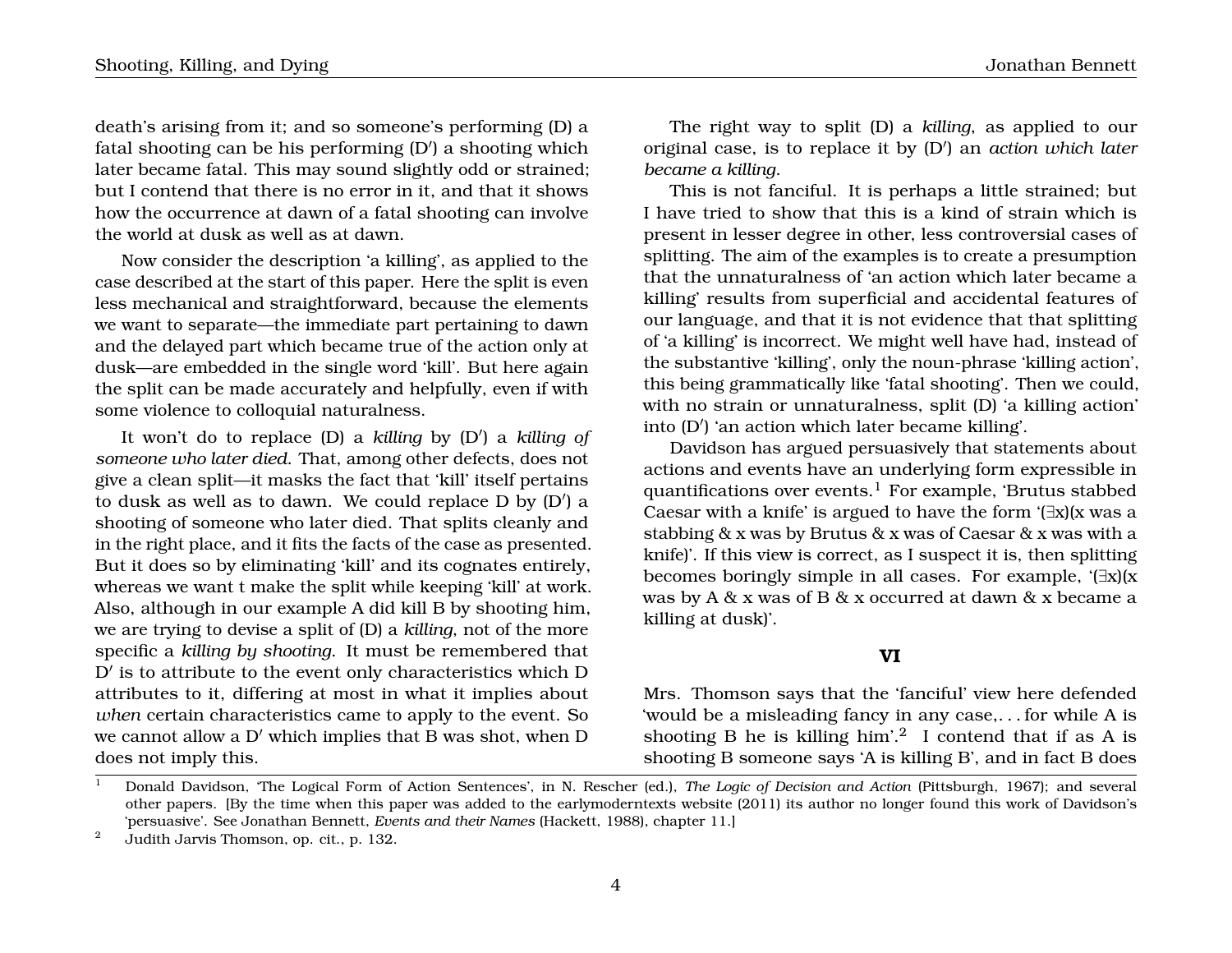not die until several hours later, then what the speaker says is false. As we look back on the situation with the aid of hindsight, we may not be struck by the falsity of the comment that as A was shooting B he was killing him, because we know that what A was doing did eventually become a killing of B. This is like our acceptance of 'As the French fleet approached, Nelson was sending his famous signal', even though we know that at that time the signal was not famous.

The briefer the delay between the shooting and the dying, the feebler will be our sense of the falsity of the comment that as A was shooting B he was killing him. If the delay is brief enough, the comment becomes not merely passable but true; for otherwise we should be trapped in a present in which nothing could happen because it had no duration. For example, by strict enough standards we can say that A's trigger-pulling became a B-shooting, this being a delayed characteristic of it, and that while the bullet was in the air A had shot at B but had not yet shot him. But this delay is too short to be worth mentioning in most normal contexts, and some delays are too short to be worth mentioning in any normal context.

As well as the brevity of the delay between shooting and dying there is a related parameter, namely the degree of inevitability, at the time of the shooting, that B will die as a result of being shot. In proportion as one is confident that B will die of being shot, one is likely to tolerate 'A is killing B'; and it may be that if one is entitled to complete confidence (i.e. if it is by ordinary standards inevitable) that B will die as a result of being shot, then the comment 'A is killing B' will be not just tolerable but actually true. Similarly, as Mrs. Thomson has pointed out to me, a wound can be 'fatal' at the time it occurs, if it is certain to lead to the victim's death; and

the same may be true of a shooting's being 'fatal,' despite my previous implication to the contrary.

But mere inevitability-of-upshot, without brevity-of-delay, will not make it true (and to many ears will not even make it tolerable) to say that as soon as A has shot B he 'has killed him'. This is because we have no firm obstacle to the move from 'A has killed B' to 'B has been killed' and thence to 'B is dead'. There is, admittedly, a rather florid usage in which one may say something of the form 'A has killed B' although one knows that B is still alive. Mrs. Thomson calls this 'the "Hollywood" use of language';<sup>1</sup> I have found examples of it in a bad poem by Browning and (used in a moment of high excitement by one of the characters) in a fine chapter by Tolstoy. $^2$  I agree with Mrs. Thomson that the usage in question is an extravagance: while B is alive it cannot be strictly true that anyone has killed him.

If A shoots B at 8 a.m., and B is certain to die as a result at some time between 8:02 and 8:03 a.m., then it may be literally true that as A is shooting B he is killing him. And if in this case we ask about the situation at 8:01 a.m. we have the sort of difficulty to which Mrs. Thomson has called attention: we want to say both that A has killed B (because he was killing him and has finished) and yet that B has not yet been killed (because he is still alive). This is a situation for which we are not fully conceptually fore-armed; but, as usual when we are not fore-armed, this is because we haven't much need to be. Just because the interval between the shooting and the dying is brief, there will usually be no occasion for seeking correct descriptions during that interval; and only philosophers will care much, later, about the question of what description would have been correct between the shooting and the dying.

1 ibid., p. 120.

<sup>2</sup> Robert Browning, 'Incident of the French Camp', last stanza. Leo Tolstoy, *War and Peace*, Book IV, chapter 5.